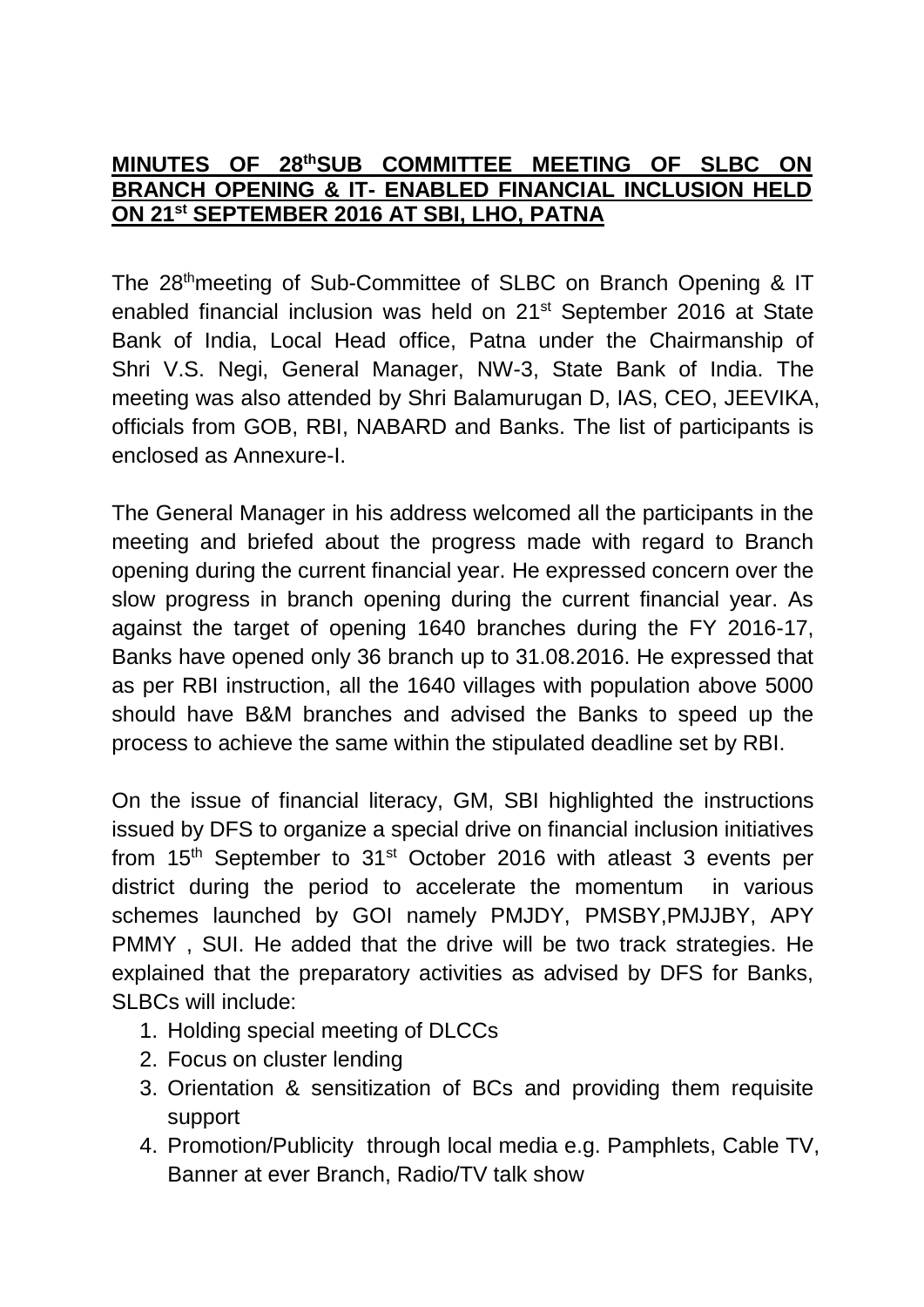GM, SBI advised the banks to apprise the ground staffs and devise a roadmap to make the special drive a grand success. SBI is holding a drive for financial literacy on 22.09.2016 at District Headquarters and advised all Banks to coordinate with branches.

AGM, NABARD advised the Banks to closely monitor the working of FLCs in order to achieve the desired result.

AGM, SLBC advised that under Financial Literacy initiatives about 3800 school in 38 districts of Bihar have been mapped to different Banks for imparting financial literacy education to the students. Banks have so far conducted more than 900 camps in schools in all districts throughout the State. He requested the banks to complete the process in the schools allotted to their branches as early as possible for reporting it to DFS. He advised the Banks to submit their Quaterly FLC data on the revised format sent by RBI and subsequently forwarded to all Banks by SLBC.

AGM, SLBC further added regarding number of VVIP references on branch opening in different parts of State received from DFS and forwarded to Banks by SLBC for taking appropriate action. He requested the Banks to expedite the matter on this issue and submit their report to SLBC for onward submission to DFS within the stipulated time frame.

AGM, RBI in his address expressed unhappiness over the number of branch opened during the first five months of the current financial year. He said that against the target of 1640 branches to be opened during the current financial year up till 31.08.2016, Banks have opened only 36 branches, which is unacceptable. He advised the Banks that in case of bottlenecks, if any in opening of Branches, they may take up the matter with Central office of RBI through their Corporate office. He however, clarified that there is no change in the RBI policy and Banks should initiate the ground work of opening of branches allotted to them. He advised the SLBC to conduct a meeting of all Controlling Heads of Banks to increase the pace of Branch opening in the State and achieve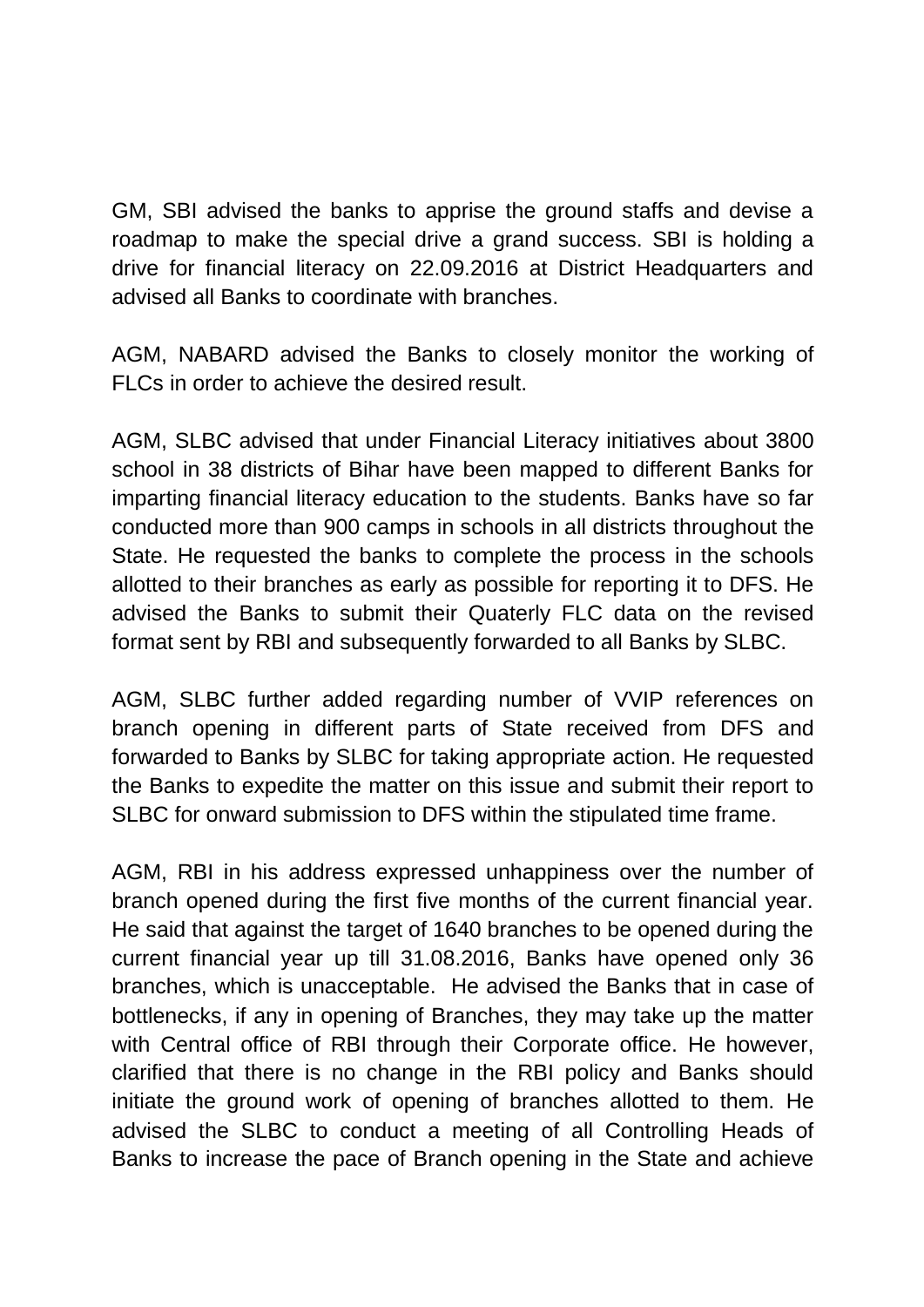the desired result set by RBI. He further advised SLBC to monitor closely from time to time and report to RBI on Branch opening.

On Financial Literacy, AGM, RBI referred to RBI instruction wherein Centre for financial learning would be established in all Blocks throughout the State. In the first stage, RBI has decided to establish 8-10 Blocks in 3-4 districts in the State. Under this scheme, one time grant of Rs. 3.00 lacs and reimbursement of recurring expenditure for 3 years subject to a maximum of Rs. 3.00 lacs each year would be borne by RBI. Recurring expenditure would be shared by RBI and CFL establishing Bank in ratio of 60:40. He advised the Banks to conduct FLC camps in a meaningful manner as public is still unaware about different schemes and products of the Bank. He advised that camps should be conducted basically on different Banking Products, grievance redressal, use of electronic media and Social Security Schemes.

GM, SBI advised all Banks to advice their rural branches to conduct at least one FLC camp per month on priority. It was also decided to record that the sub-committee being on apex body, the representative of Banks should come well prepared and should carry the mandate of their superiors to commit on dates and deadlines.

The meeting ended with a vote of thanks to the Chair.